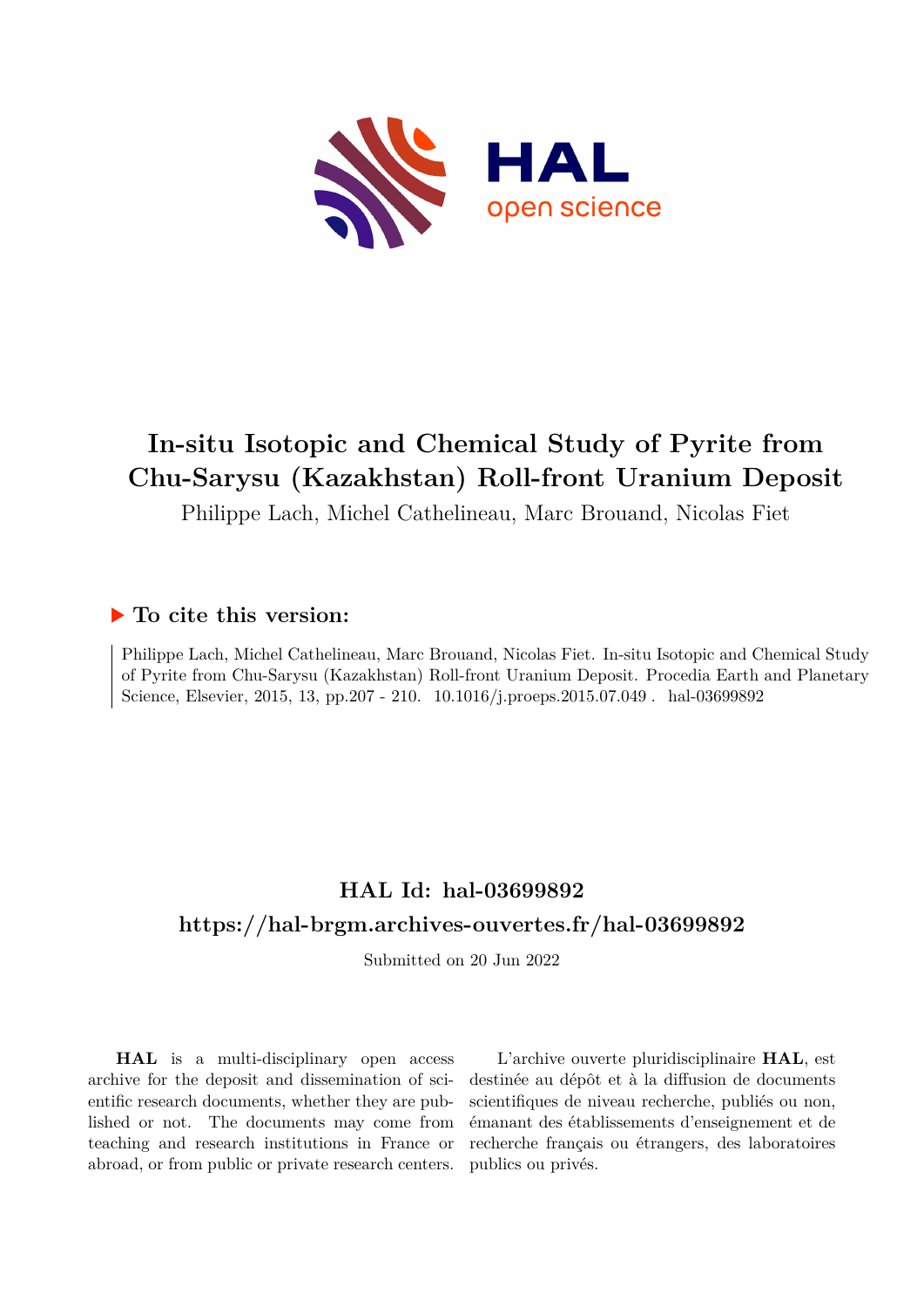

Available online at www.sciencedirect.com



Procedia **Earth and Planetary Science** 

Procedia Earth and Planetary Science 13 (2015) 207 - 210

# 11th Applied Isotope Geochemistry Conference, AIG-11 BRGM

# In-situ isotopic and chemical study of pyrite from Chu-Sarysu (Kazakhstan) roll-front uranium deposit.

Philippe Lach<sup>ab</sup>, Michel Cathelineau<sup>a</sup>, Marc Brouand<sup>c</sup>, Nicolas Fiet<sup>c</sup>

*<sup>a</sup> université de Lorraine, CNRS, CREGU, Georessources, Nancy, France <sup>b</sup> BRGM, Orléans, France <sup>c</sup> AREVA Mines, Geosciences Direction*

#### **Abstract**

Pyrite is common in roll-front type uranium deposit in Chu-sarysu basin, Kazakhstan. Combined in-situ microstructural, isotopic and chemical analysis of pyrite indicates variation in precipitation conditions and in fluid composition. Broad-scale  $\delta^{34}S$ heterogeneity indicates a complex multi-facet evolution. First generation authigenic framboïdal aggregates are biogenic as demonstrated by the lowest  $\delta^{34}S$  values of -48‰ to -28‰. The latest generation pyrites are probably hydrothermal with greater  $\delta^{34}$ S variation (-30‰ to +12‰). This hydrothermal pyrite commonly displays variable enrichment of several trace elements especially As, Co and Ni. Strong variation in  $\delta^{34}S$  values and variable trace element enrichment is interpreted in terms of continuous variations in fluid composition.

© 2015 The Authors. Published by Elsevier B.V. © 2015 The Authors. Published by Elsevier B.V. This is an open access article under the CC BY-NC-ND license (http://creativecommons.org/licenses/by-nc-nd/4.0/). *Keywords:* SIMS, LA-ICP-MS, traces elements, sulfur isotopy, pyrite, uranium, roll-front Peer-review under responsibility of the scientific committee of AIG-11

## **1. Introduction**

Roll-front uranium deposits in Kazakhstan are characterized by U-bearing minerals systematically mineralized around complex conglomerates of iron sulfides. As pyrite in sands seems to have control on physical and chemical processes for U deposition, they have been separated and studied in detail to define their chemical properties and identify the processes of their formation (bacterial or hydrothermal origin). This study examines pyrite from Chu-Sarysu roll front uranium deposit in Kazakhstan. Microtextural analysis and in-situ microanalysis on a suite of pyrite-bearing samples from a profile across the uranium roll-front provide preliminary constraints on mineralization processes. This study also shows the potential of pyrite to monitor fluid changes in low-temperature hydrothermal systems.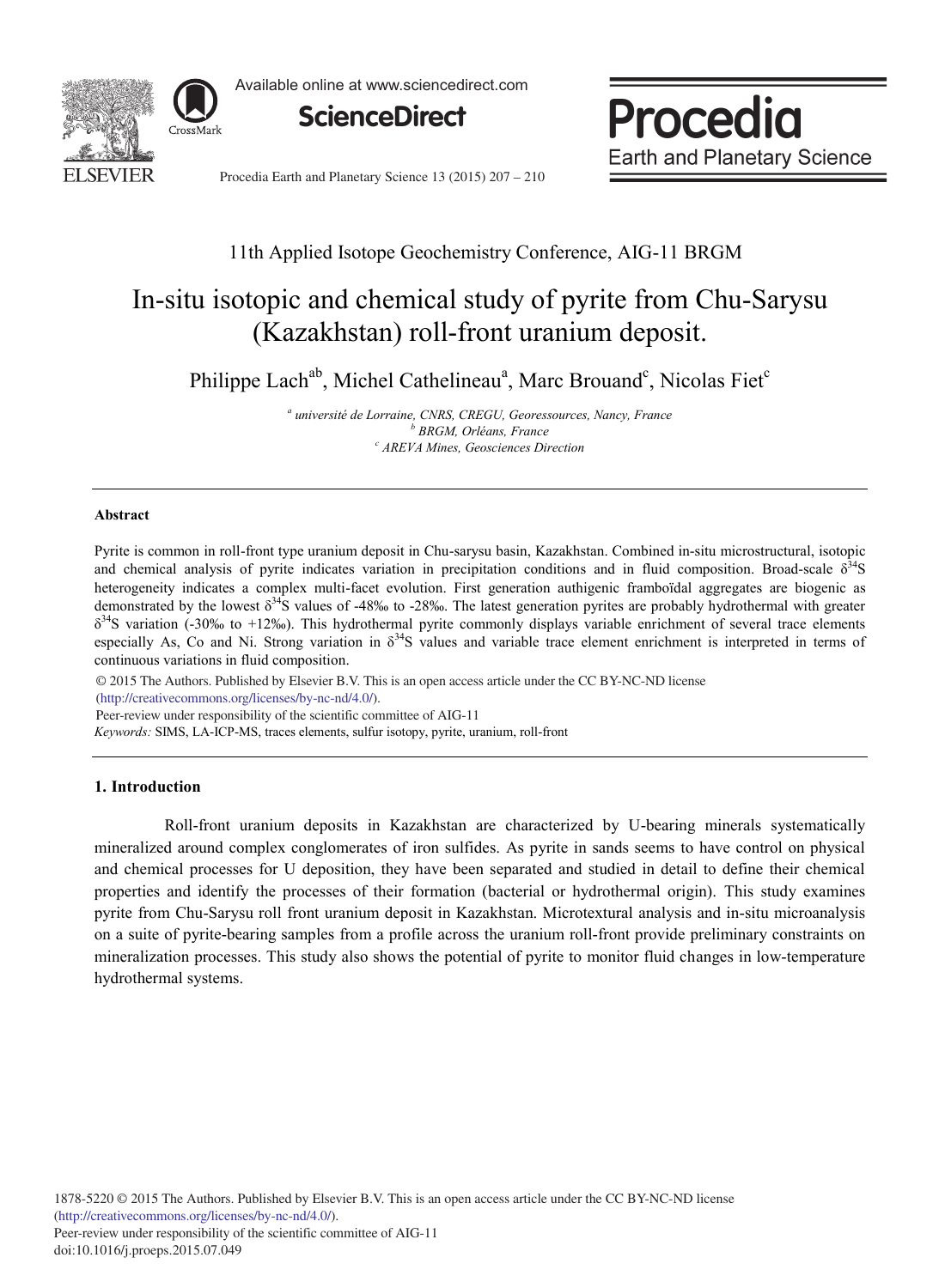### **2. Geological context**

Roll-Front uranium mineralization of Chu-Sarysu (Kazakstan) occurs in early Paleocene continental arkosic sands issue of peraluminous garnet and calc-alkaline volcanic rocks alteration. These sands were deposited in fluvial environments varying from braided river systems to alluvial plains covered by organic matter rich swamps. The whole sequence has been subject to shallow burial; temperature probably didn't exceed 50°C, and has not evolved since the last deposit. Uranium deposits occur where there is abundant pyrite<sup>6</sup>.

# **3. Methodology**

Sixteen samples representing different host formations and redox states were collected along a profile across the roll-front uranium deposit in Kazakhstan. Unconsolidated sands are separated into different size fractions by sieving. Heavy minerals of the fraction between 400 and 63 μm were concentrated using a bromoform solution and set in epoxy one-inch polished ring.

- x Optical and scanning electron microscopy (SEM, JEOL J7600F) in back-scattered electron mode (BSE) was used to characterize pyrite morphology and identify relationships with U bearing minerals en Fe-Ti-oxides.
- Laser-ablation (GeoLas 193nm) inductively coupled plasma mass spectrometer (Agilent 7500 cs) was used to obtained trace element concentrations in pyrites. Major element concentration used for internal calibration was providing with electron probe microanalyser (Cameca SX100).
- Isotope analyses of  $\delta^{34}S$  were carried out using an IMS 1270 secondary-ion mass-spectrometer (SIMS) on morphologically distinct type of pyrite. Details of analytical methods, for LA-ICP-MS and SIMS are given  $elsewhere<sup>10,12</sup>$ .

## **4. Results**

*4.1. Morphological and textural observations*



Fig. 1. Back-scattered electron images of pyrites with various morphology and there relations to Fe-Ti oxides and U-bearing minerals. (a) Fe-Ti oxide surrounded by different morphology of pyrite; (b) Polished section of the relation between the different generation of pyrite and Fe-Ti oxide, (c) example of the three main recognizable generation and there relations, (d) zoom on U-bearing mineral mineralized on the surface of pyrite and Fe-Ti-oxides.

Pyrite displays a range of morphologies categorized in this study as: i) framboïdal; ii) concentric and iii) euhedral or cement. The majority of pyrite occur in contact with Fe-Ti oxides (Fig 1, a), and all morphologies are present in all samples.

Framboïds are constituted of densely-packed, spherical aggregates of sub-micrometer-sized pyrite crystals (Fig 1, a, b and c). There can be isolated (Fig 1, c) or clusters of up to several tens of individual framboïds. The framboïds are rarely directly in contact with Fe-Ti oxides. Concentric pyrites exclusively form overgrowths around framboïdal pyrites, and are not found around any other minerals or other pyrite morphology (Fig 1, c). Euhedral or cement pyrite overgrows the two previous generations (Fig 1, c) and frequently link framboidal+concentric pyrite with Fe-Ti oxide (Fig 1 a, b). The morphology of this generation varies widely across the sample suite. Uraniumbearing minerals grow on the surfaces of all types of pyrite and Fe-Ti-oxides (Fig 1, d).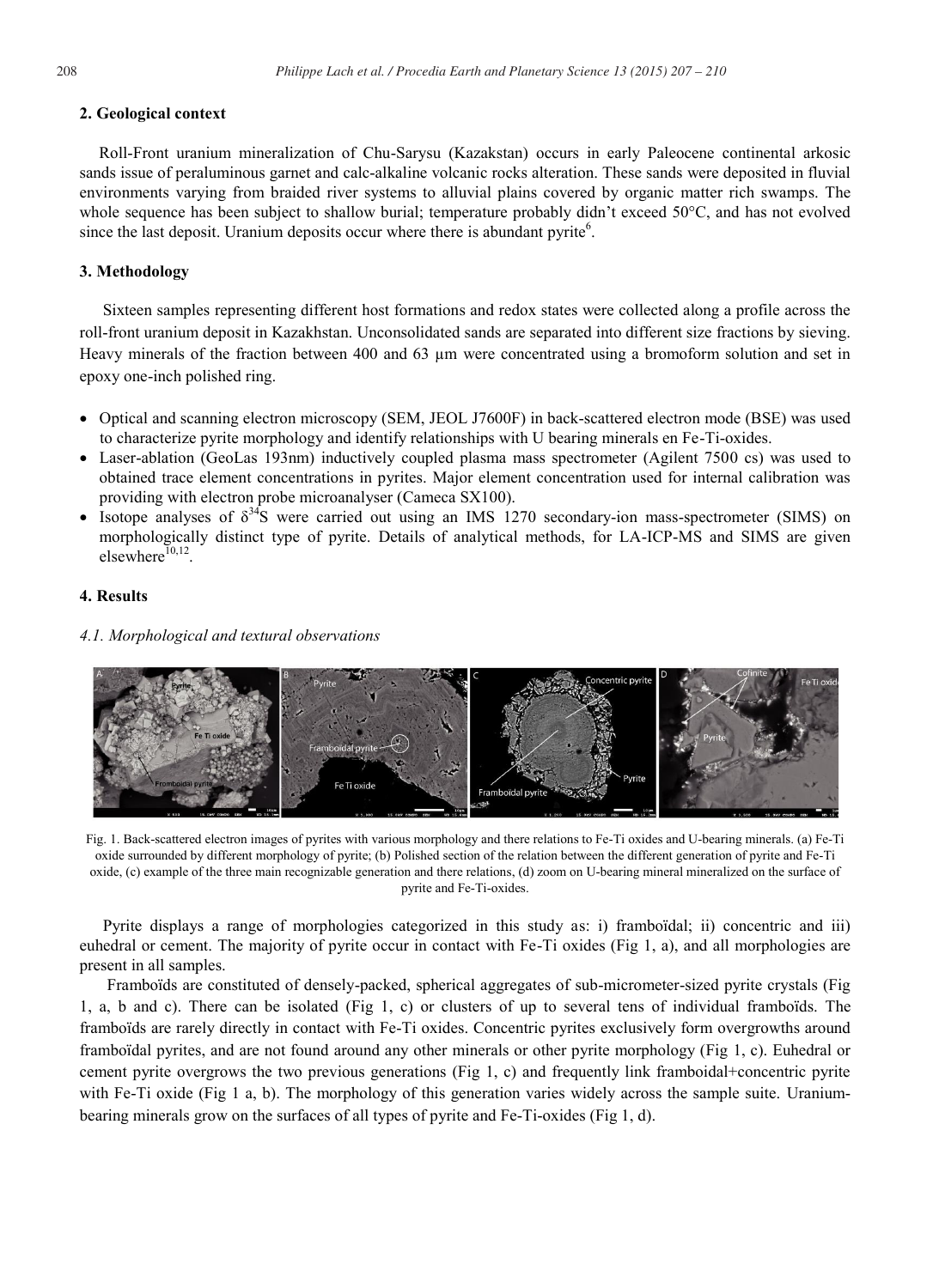# *4.2. Trace elements in pyrite and δ 34S values*

Traces element analyses have been performed on ten samples. All pyrites are depleted in trace elements. Ti,V, Cu, Zn are detected up to 150ppm for few analysis and below LOD for the most of the analysis. Mo is systematically detected around 40 ppm. Apart these elements, only As, Co and Ni are systematically enriched (up to 14000 ppm for Ni) and are able to discriminate the different generations. Laser spot diameter (and SIMS spot diameter) did not allow specific analysis of the concentric pyrite because of its very small size (10μm max). They are analyzed simultaneousely with framboïds and then threated in the same way in Fig. 2.

Arsenic, is moderately concentrated (>500 ppm) in all forms of pyrite (Fig 2a). Some sample more enriched (>1000 ppm) are heterogeneously distributed throughout the sample suite. Co and Ni are less concentrated in framboïdal pyrite (from below detection to 700 ppm with a mean around 120 ppm) than in the other pyrite types (from 100 ppm to 24000 ppm with a mean around 5000 ppm).



Fig. 2. (a) Distribution of traces elements As and Co+Ni in different morphology of pyrite. (b) δ<sup>34</sup>S distribution diagram for different morphology of pyrites (analysis are normalized to Canyon diablo V-CDT value).

 $\delta^{34}$ S values from three samples that contain all pyrite types are broadly heterogeneous, ranging between -48‰ and +12‰ (Fig 2b). Framboïd pyrites have lower  $\delta^{34}S$  values (-48‰ to -28‰) than other pyrite types which have broader and higher  $\delta^{34}$ S values of between -30‰ and +12‰.

#### **5. Discussion**

Variation in the traces elements concentration and  $\delta^{34}S$  signatures were used to identify geological trends which may impact on understanding of ore genesis.

#### *5.1. Framboïdal pyrite*

Framboïdal pyrites in this study are comparable to the distinct aggregates described by Wilkin and Barnes (1997) and may be classified as authigenic<sup>3</sup>. Their large distribution throughout the sample suite and the apparent lack of relationship with Fe-Ti oxides suggest early formation not connected with roll-front formation. This generation of pyrite is poorly endowed in the trace elements Co and Ni as it has been previously observed<sup>3</sup> (Fig 2a). This limited enrichment indicates that the trace elements supplied to the system during authigenic growth were likely supplied by the sandstone host lithology that has low concentrations of traces element. The low  $\delta^{34}$ S values (Fig 2b) are similar to those reported by Ingham et al (2013) (between -43.8‰ and -18.3‰) and are characteristic of biogenic formation by bacterial sulfate reduction' (BSR).

Indeed while non-organic sulfate reduction produces a sulfate-sulfur isotopic fractionation of around 22‰<sup>2</sup>, bacterial processes could induce isotopic fraction of around  $46\%^4$ . Thus a  $\delta^{34}S$  value of around -30 to -40‰ could be expected if the sulfate sources had a  $\delta^{34}S$  of around 10 to 20‰  $^8$ . For lower  $\delta^{34}S$  values bacteria may have been able to dismutate elemental sulfur into  $34$ S-enriched sulfate and  $34$ S-depleted sulfide. Unfortunately no data exist about the bacterial population present in this area.